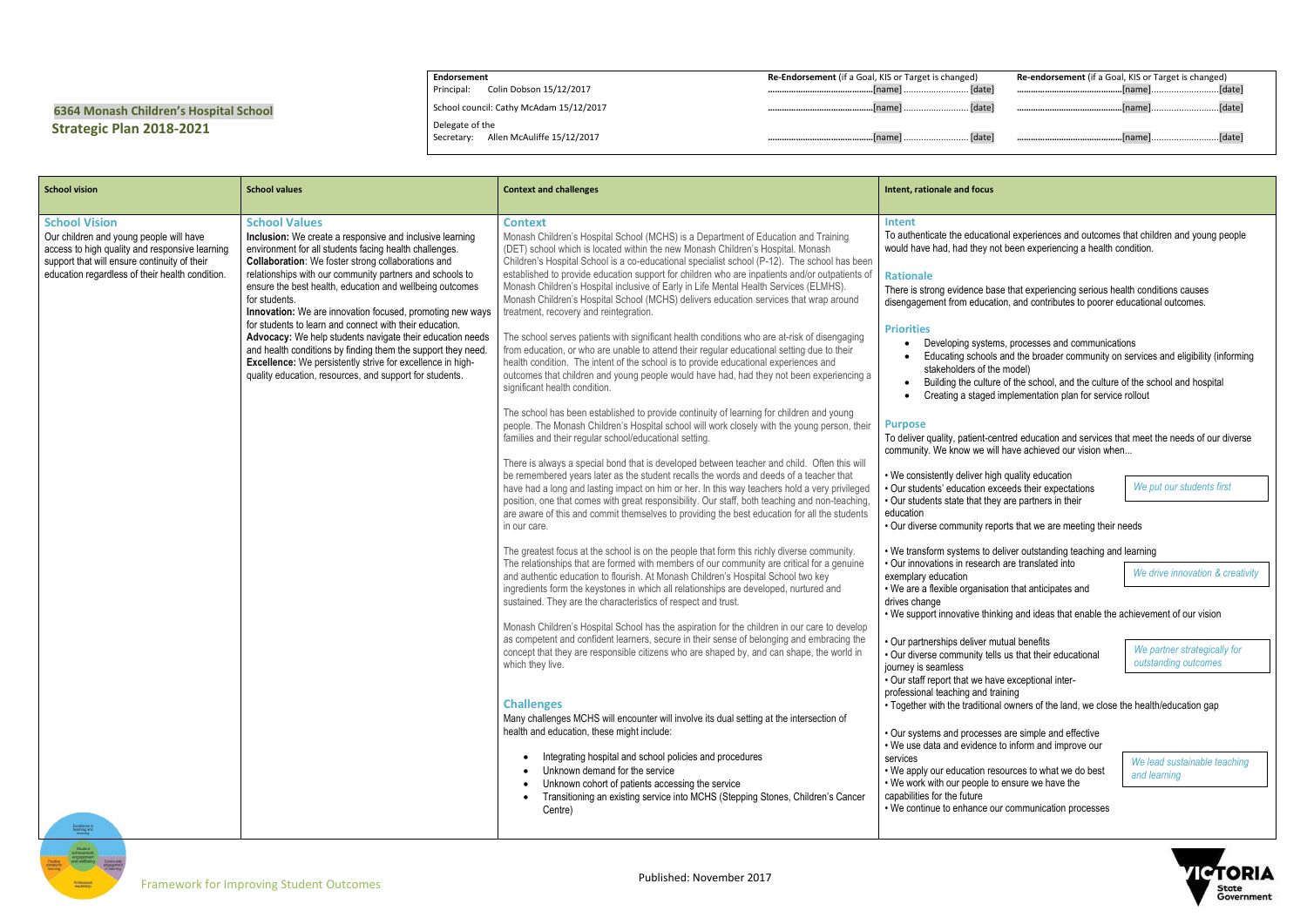## **(for improving student achievement, engagement and wellbeing)**

Ined measures of the successful achievement of the school's goals.  $\mathbf e$  a number of forms and may focus on the outcomes achieved by all s the learning growth all students will be expected to achieve, or on a smaller group of students.

chool Approach to Teaching and Learning is developed, documented

percentage of positive student survey responses. s have been implemented 4 times per year sessments have been developed and implemented

rcentage of positive staff survey responses. (Need to establish which focus for 2018)

p procedures are developed and documented Intertate onrolled in an appropriate setting. ustain their engagement in their educational setting.

percentage of positive staff survey responses – professional learning

ocess – journal documentation completed by all teachers ation is gathered through the 'getting to know you' form.

ill have an individual learning plan

implemented a relevant and challenging program to engage students'

ff capture their professional learning experiences arning program documented and implanted at MCHS

Differentiated professional learning programs are offered for all staff

tional Plans are developed for all students

m developed and implemented for staff and students percentage of positive student survey responses – feedback focus

ions and partnerships that have been formed with MCHS nd carers survey responses. ecords are kept by staff members thered and published

are developed and implemented  $-$  all documented

ions and partnerships that have been formed with MCHS

I website to capture parent communication procedures and processes licy around communication is developed and utilised. nd carers responses are positive – surveys n booklet has been developed and distributed

urveys focus on wellbeing



| <b>Four-year goals</b><br>(for improving student achievement, engagement and wellbeing)<br>Goals are aspirational statements. They define what outcomes the school is striving to<br>achieve. Goals evolve from the school's purpose, values and context and build on the<br>analysis of student outcomes undertaken through the self-evaluation and review<br>processes.                                                                                                                                                                                                                                                                                                                                                                                                       | <b>Improvement Priorities,</b><br><b>Initiatives and/or Dimensions</b>                                                                               | Key improvement strategies<br>Key improvement strategies are the high-level actions that the school will undertake to<br>achieve its goals and targets. They represent the sequential process of change that will<br>need to occur if the goals and targets are to be realised. Key improvement strategies<br>are broad and are likely to take several years to implement successfully and<br>sustainably. Implementation of the key improvement strategies will be documented in<br>detail through the school's Annual Implementation Planning process. | <b>Targets</b><br>(for improving s<br>Targets are defir<br>Targets can take<br>students, such a<br>the outcomes of                                                                            |
|---------------------------------------------------------------------------------------------------------------------------------------------------------------------------------------------------------------------------------------------------------------------------------------------------------------------------------------------------------------------------------------------------------------------------------------------------------------------------------------------------------------------------------------------------------------------------------------------------------------------------------------------------------------------------------------------------------------------------------------------------------------------------------|------------------------------------------------------------------------------------------------------------------------------------------------------|----------------------------------------------------------------------------------------------------------------------------------------------------------------------------------------------------------------------------------------------------------------------------------------------------------------------------------------------------------------------------------------------------------------------------------------------------------------------------------------------------------------------------------------------------------|-----------------------------------------------------------------------------------------------------------------------------------------------------------------------------------------------|
| Achievement<br>Achievement refers to both the absolute levels of learning attainment and growth in<br>student learning that schools strive to support.<br>While recognising that literacy and numeracy are essential foundations for students'<br>success, achievement outcomes encompass a broader view of learning, spanning the<br>full range of curriculum domains, as well as students' co-curricular achievements.<br>To provide an individualised program that allows students to make an effective<br>transition to a new or existing educational/vocational setting or pathway.<br>To provide an individualised program that provides continuity with the student's<br>learning and keeps the student connected with their regular educational<br>environment/program. | <b>Excellence in teaching and</b><br>learning<br><b>Building practice</b><br>excellence<br><b>Curriculum planning</b><br>$\bullet$<br>and assessment | Design and implement a whole school approach for teaching and learning: design,<br>planning and pedagogy. Build a guaranteed and consistent curriculum.<br>Design a MCHS student survey<br>Build teacher capacity to improve student outcomes through the professional learning<br>modes of research, explicit instruction, modelling, mentoring, coaching, collegiate visits<br>and effective feedback cycles.<br>Build a whole school approach to the regular tracking, monitoring and assessment of<br>learning and growth for every student.         | MCHS Whole Scl<br>and transparent<br>To increase the<br>Student surveys<br>Pre and post ass<br>Increase the per<br>ones will be the<br>MCHS follow up<br>That students ar<br>That students su |
|                                                                                                                                                                                                                                                                                                                                                                                                                                                                                                                                                                                                                                                                                                                                                                                 |                                                                                                                                                      | Build teacher capacity and understanding of the various educational models and<br>settings that are available to students.                                                                                                                                                                                                                                                                                                                                                                                                                               | To increase the<br>focus<br>Teacher PDP pro                                                                                                                                                   |
| <b>Engagement</b><br>Engagement refers to the extent to which students feel connected to and engaged in<br>their learning and with the broader school community.<br>Engagement spans students' motivation to learn, as well as their active involvement in<br>learning.<br>Engagement also refers to students engagement as they make critical transitions                                                                                                                                                                                                                                                                                                                                                                                                                      | <b>Positive Climate for learning</b><br><b>Setting expectations</b><br>and building school<br>pride                                                  | Personalise student learning and develop an engaging learning environment                                                                                                                                                                                                                                                                                                                                                                                                                                                                                | Student informa<br>Each student wil<br>Developed and i<br>learning.<br>PDP's for all staf                                                                                                     |
| through school and beyond into further education and work.<br>To develop a relevant and challenging program in which students are capable of                                                                                                                                                                                                                                                                                                                                                                                                                                                                                                                                                                                                                                    | <b>Setting expectations</b><br>and promoting<br>inclusion                                                                                            | Build the understandings and instructional competence of every teacher.<br>Enhance the whole school approach to teaching and learning through embedding an<br>inclusive and differentiated model of learning                                                                                                                                                                                                                                                                                                                                             | Professional Lea<br>Inclusivity and D                                                                                                                                                         |
| learning through an individualised approach which responds to their unique needs.                                                                                                                                                                                                                                                                                                                                                                                                                                                                                                                                                                                                                                                                                               |                                                                                                                                                      | Build teacher capacity in the rigorous use of student performance data and evidence to<br>drive the cycle of planning, delivery and assessment of a differentiated (personalised)<br>curriculum that supports and adds value to the learning of every student.                                                                                                                                                                                                                                                                                           | ILP's and Educat                                                                                                                                                                              |
|                                                                                                                                                                                                                                                                                                                                                                                                                                                                                                                                                                                                                                                                                                                                                                                 |                                                                                                                                                      | Plan for challenging goals and feedback for students and teachers.                                                                                                                                                                                                                                                                                                                                                                                                                                                                                       | Feedback systen<br>To increase the                                                                                                                                                            |
| Wellbeing<br>Students' health, safety and wellbeing are essential to learning and development. An<br>inclusive, safe, orderly and stimulating environment for learning is critical to achieving<br>and sustaining students' positive learning experiences.                                                                                                                                                                                                                                                                                                                                                                                                                                                                                                                      | Community engagement in<br>learning<br><b>Building Communities</b><br>٠                                                                              | Develop the school as a vibrant inclusive learning community - building sustainable and<br>strong relationships with the students, parents, health personnel and the student's<br>regular educational provider.                                                                                                                                                                                                                                                                                                                                          | Document relati<br>Student/staff an<br>All anecdotal red<br>Testimonials gat                                                                                                                  |
| To build a safe and supportive environment and culture, one that promotes positive<br>relationships, values diversity and supports the development of students' social and<br>emotional skills and dispositions.                                                                                                                                                                                                                                                                                                                                                                                                                                                                                                                                                                | <b>Parents and carers as</b><br>partners in the<br>education of the<br>child/young person)                                                           | Develop methodologies for evaluating the learning outcomes of wellbeing, inpatient &<br>out-reach programs.<br>Build strategies to strengthen positive relationship and enhance home/school<br>partnerships and those with the local, national and global communities.<br>Strengthen communication and collaboration with parents and care givers                                                                                                                                                                                                        | Methodologies a<br>Document relati<br>Newsletters and<br>A developed pol<br>Staff, student an<br>Parent Induction                                                                             |
|                                                                                                                                                                                                                                                                                                                                                                                                                                                                                                                                                                                                                                                                                                                                                                                 |                                                                                                                                                      | Design a whole school approach to build a positive approach to life for students and to<br>enhance student wellbeing.                                                                                                                                                                                                                                                                                                                                                                                                                                    | Entry and exit su                                                                                                                                                                             |